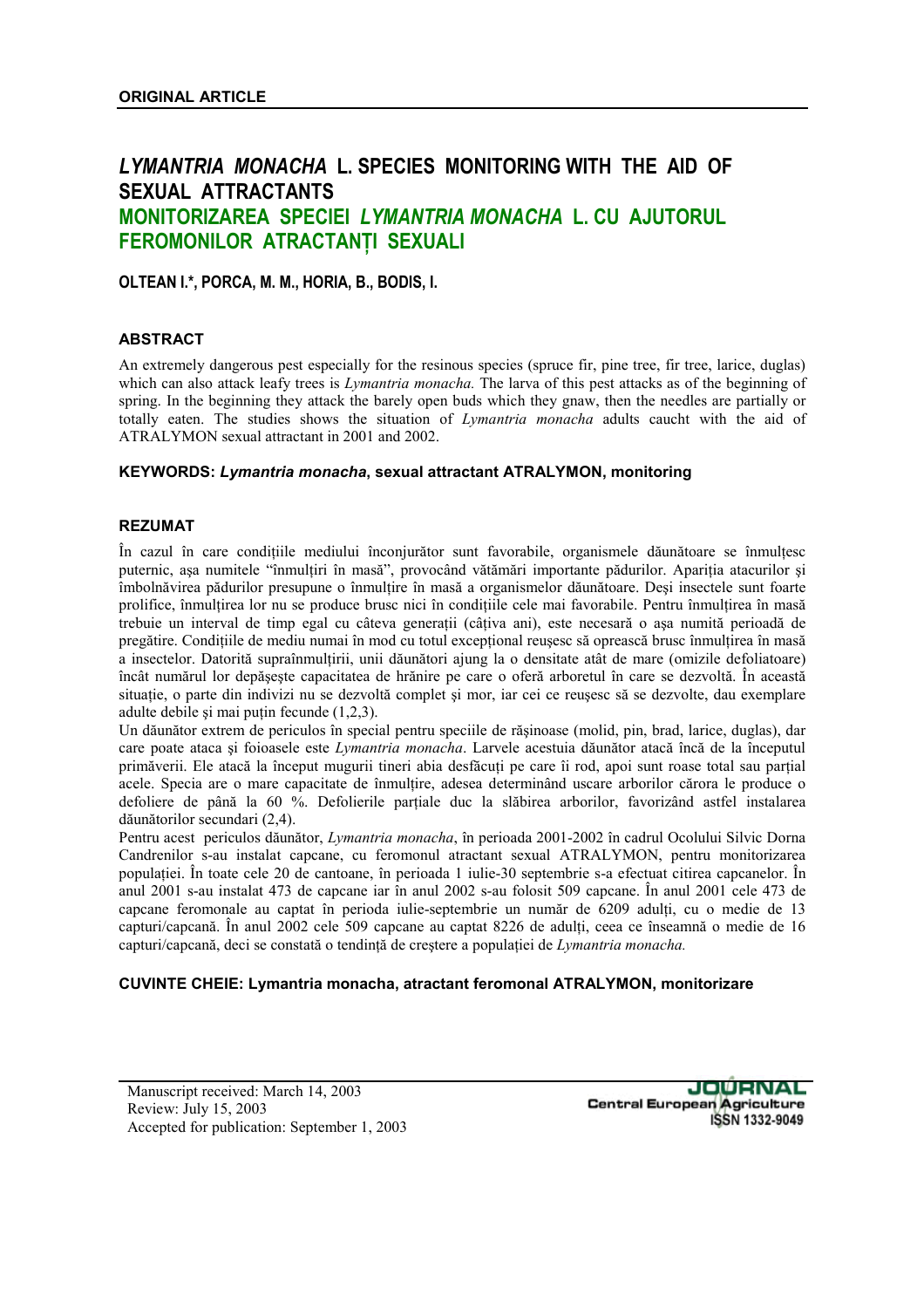#### **DETAILED ABSTRACT**

The case in which the environment conditions are favourable, the organisms noxious strongly multiply, the so-called "mass multiplication", causing important damages to forests. The occurrence of the attacks and forests sickening presumes a mass multiplication of noxious organisms. An extremely dangerous pest especially for the resinous species (spruce fir, pine tree, fir tree, larice, duglas) which can also attack leafy trees is *Lymantria monacha.* The larva of this pest attacks as of the beginning of spring. In the beginning they attack the barely open buds which they gnaw, then the needles are partially or totally eaten. The species has a great multiplication capacity, often determining trees drying as it produces an exfoliation of up to 60 %. Partial exfoliation lead to trees weakening thus making way for the installation of secondary pests. In order to monitor the population of this *Lymantria monacha* pest, traps were installed during the 2001 – 2002 period, with the sexual attractant ATRALYMON. In all the 20 cantons the reading of the traps was done between July 1- September 30. In 2001, 473 traps were installed as compared to 2002 when 509 traps were open.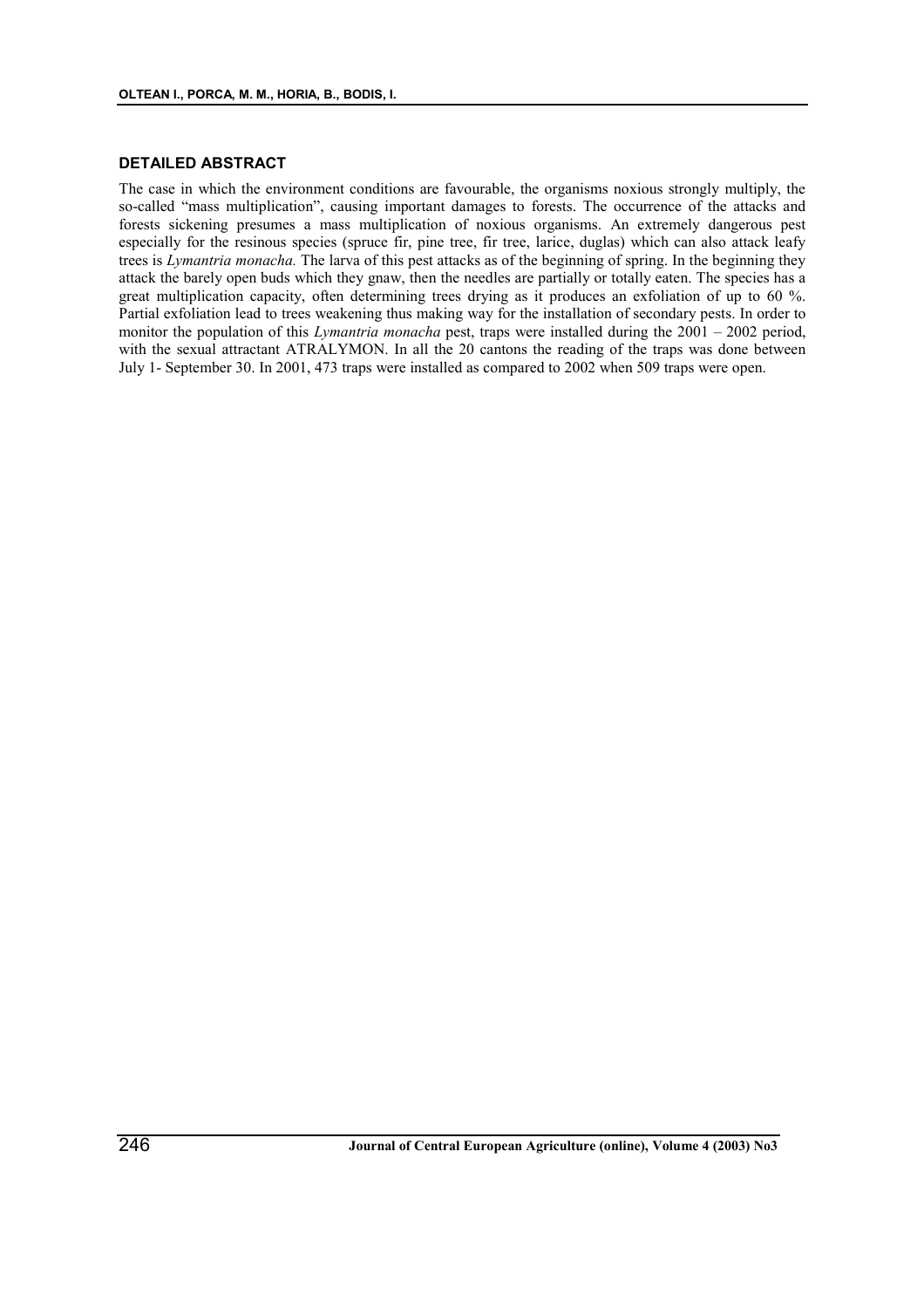#### **INTRODUCTION**

Vegetable and animal organisms noxious to forests usually have an insignificant influence on the life of the forest, because, their number being small, the damage they produce may stay unnoticed. The period during which pests do not cause damages because their number is reduced is called period of latency. The case in which the environment conditions are favourable, these organisms strongly multiply, the so-called "mass multiplication", causing important damages to forests. The occurrence of the attacks and forests sickening presumes a mass multiplication of noxious organisms (1,2). Generally, organisms noxious to forests have the capacity to multiply very much, still, they do not reach but seldom high densities. To insects multiplication capacity opposes, usually, a series of factors which contribute to their destruction to such an extent that their number stays for a long time to a decreased level. Though insects are very prolific, their multiplication does not occur all of a sudden not even under the most favourable conditions. Mass multiplication needs a lapse of time equal to some generations (some years), it is necessary the so-called preparation period. The environment conditions only exceptionally manage to suddenly stop insects mass multiplication.

When, due to certain causes, some environment factors which tend to hinder the mass multiplication of an insect act in a weaker manner, its descendants survive in a greater number and determine the mass multiplication of that species. The preservation of such a situation results in the more and more numerical increase of insects in the following years.

Due to over-multiplication, some pests reach a density so great (exfoliating caterpillars) that their number exceeds the feeding capacity offered by the brush in which they develop. In such a situation, part of the individuals do not develop completely and die, and those which fully develop result in adults which are feeble and less fertile. At the same time with the pests mass multiplication, parasites and entomophagi find optimal development conditions as they have abundant food. Parasites activity is remarked through an ever increasing mortality amongst the pests, eventually reducing them to the extremely small initial number. This stop of the gradation is performed most of the times only after the bush suffered repeated exfoliation (3).

An extremely dangerous pest especially for the resinous species (spruce fir, pine tree, fir tree, larice, duglas) which can also attack leafy trees is *Lymantria monacha.* The larva of this pest attacks as of the beginning of spring. In the beginning they attack the barely open buds which they gnaw, then the needles are partially or totally eaten. The species has a great multiplication capacity, often determining trees drying as it produces an exfoliation of up to 60 %. Partial exfoliation lead to trees weakening thus making way for the installation of secondary pests  $(1,2,4)$ .

#### **MATERIAL AND METHOD**

In order to monitor the population of this *Lymantria monacha* pest, traps were installed during the 2001 – 2002 period, with the sexual attractant ATRALYMON. In all the 20 cantons the reading of the traps was done between July 1- September 30. In 2001, 473 traps were installed as compared to 2002 when 509 traps were open.

# **RESULTS AND DISCUSSION**

Table 1 shows the situation of *Lymantria monacha*  adults caucht with the aid of ATRALYMON sexual attractant in 2001. Between July – September the 473 atractant traps caught a number of 6,209 adults, with an average of 13 captures/trap. We find that all the traps had captures (in all the 20 forest cantons). If we analyze the situations by districts, we find that in the Voroava district the lowest population of the pest is to be seen. Here, the average number of butterflies/trap was of two and five in the Arsita canton. Even the maximum number of captures/trap in this district was the lowest (7 captures in the Voroava and Marişel cantons and 8 at Arşiţa). A more numerically reduced population is to be found in the Strunior district with an average of 8 captures/trap and of 10 captures/trap in the Izvoare canton. Within the Dornişoara district the situation differs a lot from one canton to another. Thus, if in the Muncel canton was registered an average of 3 captures/trap, in the Măgura canton an average of 40 captures/trap was performed. Still in this canton the greatest number of captures/trap was realized, as we found 50 captures/trap. The situation was relatively similar in the districts Negrişoara and Roşia, the populations differing very much from one canton to another (from 3 to 25 captures).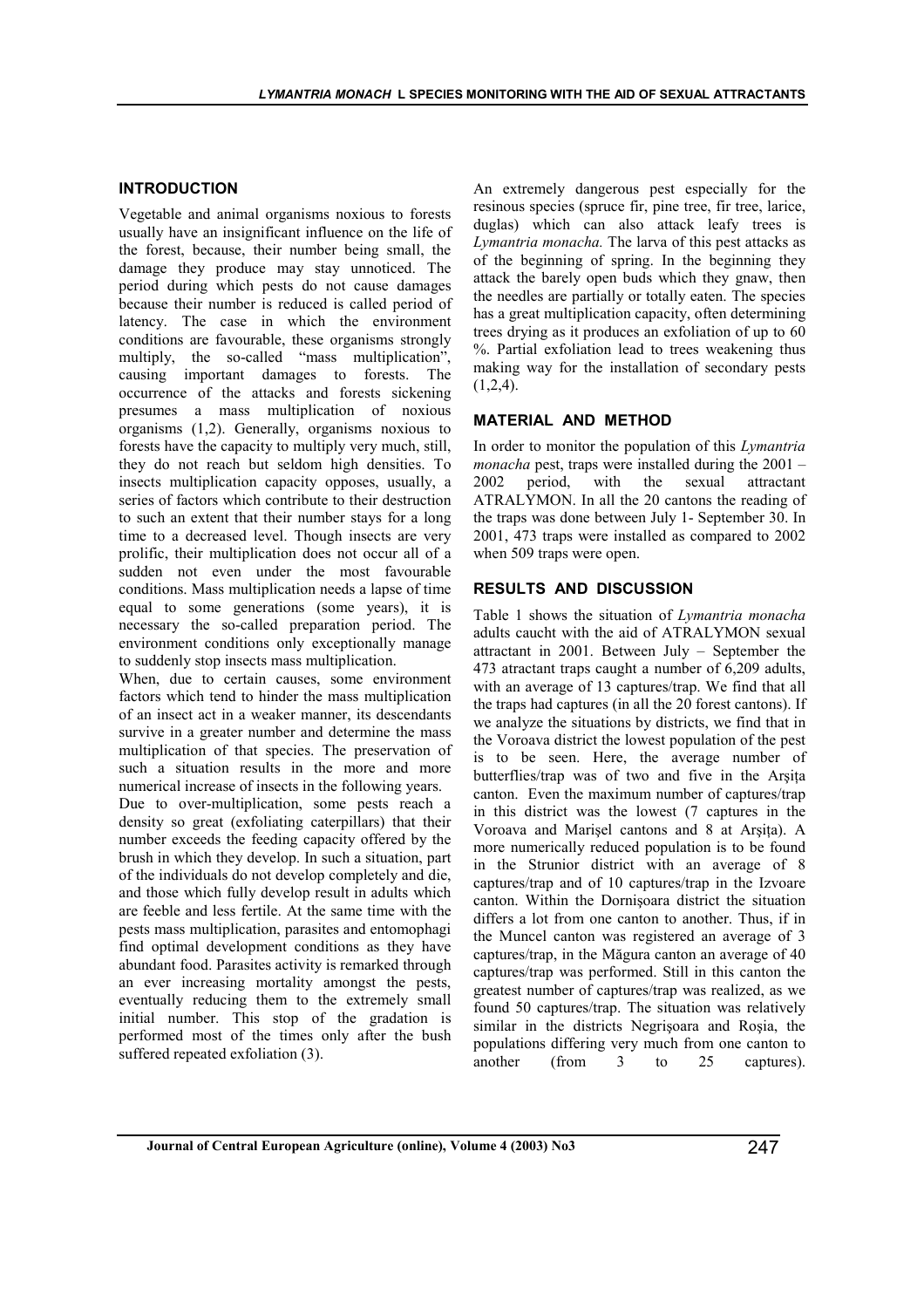| District              | <b>CANTONS</b> | Number of<br>Atractant<br>traps | Number of<br>Captures | Number of<br>Captures/<br>traps | Maximum<br>number of<br>Captures/<br>traps |
|-----------------------|----------------|---------------------------------|-----------------------|---------------------------------|--------------------------------------------|
| I<br>Negrișoara       | Pârâul pietri  | 17                              | 281                   | 16                              | 28                                         |
|                       | Gligu          | 29                              | 547                   | 19                              | 32                                         |
|                       | Ascuțita       | 32                              | 258                   | 8                               | 15                                         |
|                       | Negrișoara     | 32                              | 709                   | 22                              | 37                                         |
|                       | Smizi          | 15                              | 354                   | 24                              | 32                                         |
| $\mathbf{I}$<br>Roșia | Tofla          | 18                              | 447                   | 25                              | 31                                         |
|                       | Rosia          | 27                              | 637                   | 23                              | 31                                         |
|                       | Praji          | 22                              | 422                   | 19                              | 30                                         |
|                       | Tirov          | 25                              | 86                    | 3                               | 9                                          |
|                       | Fața tătarului | 17                              | 198                   | 12                              | 18                                         |
| III<br>Dornişoara     | Muncel         | 28                              | 94                    | 3                               | 12                                         |
|                       | Valea largă    | 25                              | 267                   | 13                              | 20                                         |
|                       | Zimbrişor      | 14                              | 261                   | 19                              | 25                                         |
|                       | Zimbru         | 14                              | 213                   | 15                              | 18                                         |
|                       | Măgura         | 20                              | 804                   | 40                              | 50                                         |
| IV<br>Voroava         | Arşița         | 26                              | 141                   | 5                               | 8                                          |
|                       | Voroava        | 28                              | 65                    | 2                               | $\overline{7}$                             |
|                       | Mărișel        | 27                              | 81                    | 3                               | 7                                          |
| V                     | Izvoare        | 30                              | 128                   | 10                              | 13                                         |
| Strunior              | Strunior       | 27                              | 216                   | 8                               | 19                                         |
| <b>TOTAL</b>          |                | 473                             | 6209                  | 13                              | 50                                         |

Table 1: Situation *Lymantria monacha* captures with the aid of the sexual attractant (ATRALYMON). The Dorna Candrenilor Forest Range (2001)

Table 2: Situation *Lymantria monacha* captures with the aid of the sexual attractant (ATRALYMON). The Dorna Candrenilor Forest Range (2002)

| District        | <b>CANTONS</b> | Number of<br>Atractant<br>traps | Number of<br>Captures | Number of<br>Captures/<br>traps | Maximum<br>number of<br>Captures/<br>Traps |
|-----------------|----------------|---------------------------------|-----------------------|---------------------------------|--------------------------------------------|
|                 | Pârâul pietri  | 21                              | 445                   | 21                              | 29                                         |
| Negrișoara      | Gligu          | 25                              | 504                   | 20                              | 30                                         |
|                 | Ascuțita       | 30                              | 446                   | 15                              | 27                                         |
|                 | Negrișoara     | 31                              | 841                   | 27                              | 32                                         |
|                 | Smizi          | 18                              | 572                   | 32                              | 41                                         |
| H<br>Roșia      | Tofla          | 20                              | 543                   | 27                              | 33                                         |
|                 | Rosia          | 25                              | 572                   | 23                              | 30                                         |
|                 | Praji          | 27                              | 488                   | 18                              | 31                                         |
|                 | Tirov          | 29                              | 230                   | 8                               | 17                                         |
|                 | Fața tătarului | 22                              | 312                   | 14                              | 20                                         |
| Ш<br>Dornişoara | Muncel         | 24                              | 121                   | 5                               | 11                                         |
|                 | Valea largă    | 26                              | 472                   | 18                              | 29                                         |
|                 | Zimbrisor      | 18                              | 430                   | 24                              | 32                                         |
|                 | Zimbru         | 20                              | 403                   | 20                              | 29                                         |
|                 | Măgura         | 22                              | 1061                  | 48                              | 59                                         |
| IV<br>Voroava   | Arşița         | 28                              | 110                   | 4                               | 10                                         |
|                 | Voroava        | 31'                             | 95                    | 3                               | 11                                         |
|                 | Mărișel        | 30                              | 119                   | 4                               | 9                                          |
| V               | Izvoare        | 32                              | 253                   | 8                               | 15                                         |
| Strunior        | Strunior       | 30                              | 209                   | 7                               | 19                                         |
| <b>TOTAL</b>    |                | 509                             | 8226                  | 16                              | 59                                         |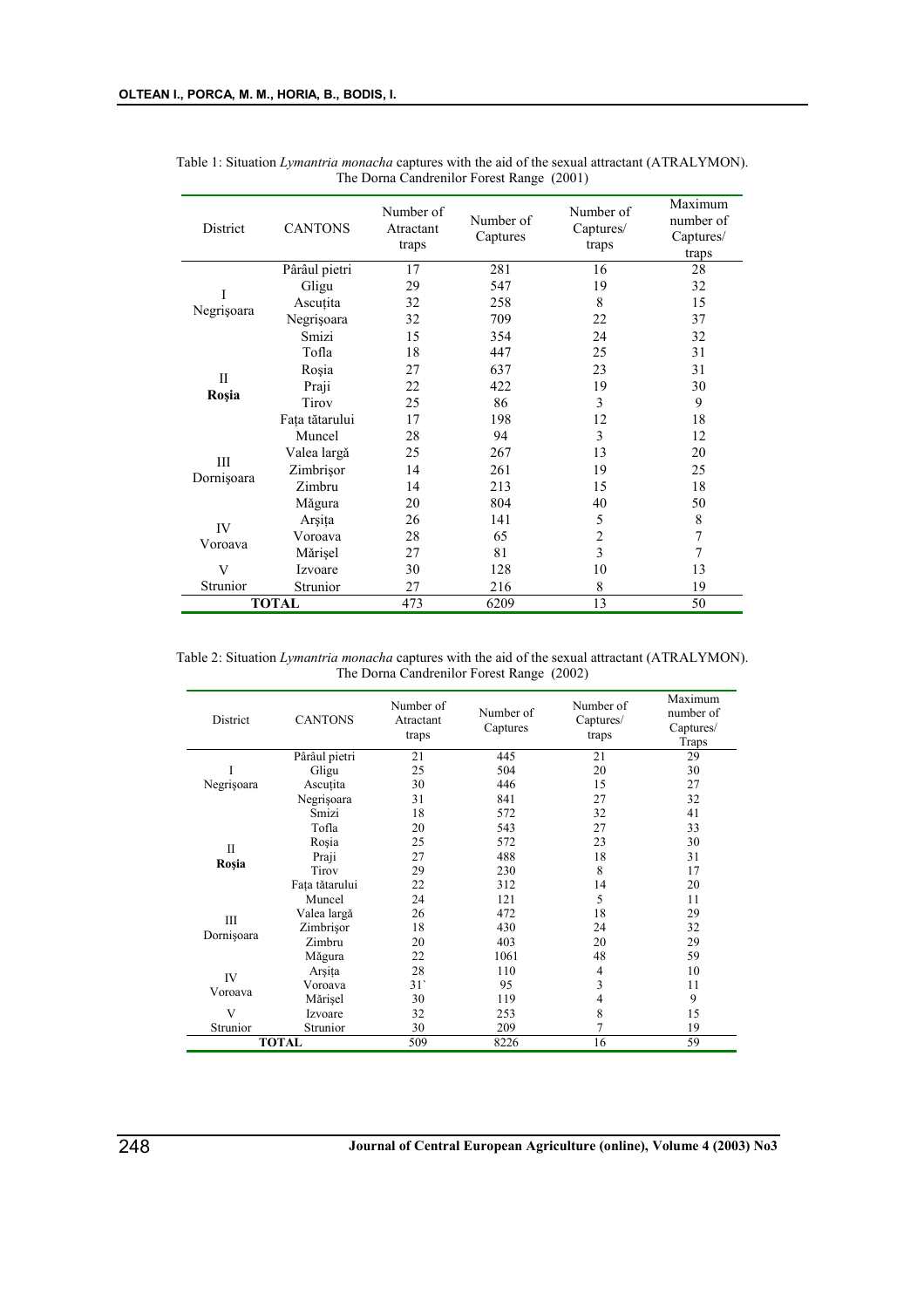Generally, the situation of the *Lymantria monacha*  captures in 2002 (table 2) shows a slight increase tendency (in the forest range as a whole). That year the 509 traps caught 8,226 adults which means an average of 16 captures/trap. A reduced population was seen in the Voroava and Strunior districts.

An average of 3-4 captures/trap were registered in Voroava and in Strunior 7-8 captures/trap.The Dornişoara district witnessed that year too the greatest number of captures/trap. Thus, in Măgura 59 adults/trap were captured. In the other districts the situation is almost identical with the preceding year.

#### **REFERENCES**

- [1.]Holonec L., Cherecheşiu V., 2002, Starea de sănătate a pădurilor, Rev. Protecţia Plantelor, nr.46, p 58-65.
- [2.]Marcu Olimpia, I. Tudor, 1976, Protecţia pădurilor, Ed. Didactică şi pedagogică Bucureşti, p.241-274

# **CONCLUSION**

In the forest cantons of the Dorne area, the most dangerous pest for coniferous trees is *Lymantria monacha*

The monitoring of the exfoliating *Lymantria monacha*. is easy with the aid of the ATRALYMON sexual attractant with a great attraction power.

In the area of the Dorne, the *Lymantria monacha*. species presents a slight population increase tendency.

- [3.]Oltean I., T. Perju, Timuş Asea, 2001, Insecte fitofage dăunătoare ale plantelor cultivate, Ed. Poliam ,Cluj-Napoca.
- [4.]Tudor I., 1991, *Lymantria monacha* şi combaterea ei în Carpaţii Orientali, Editura Agricolă, Bucureşti.